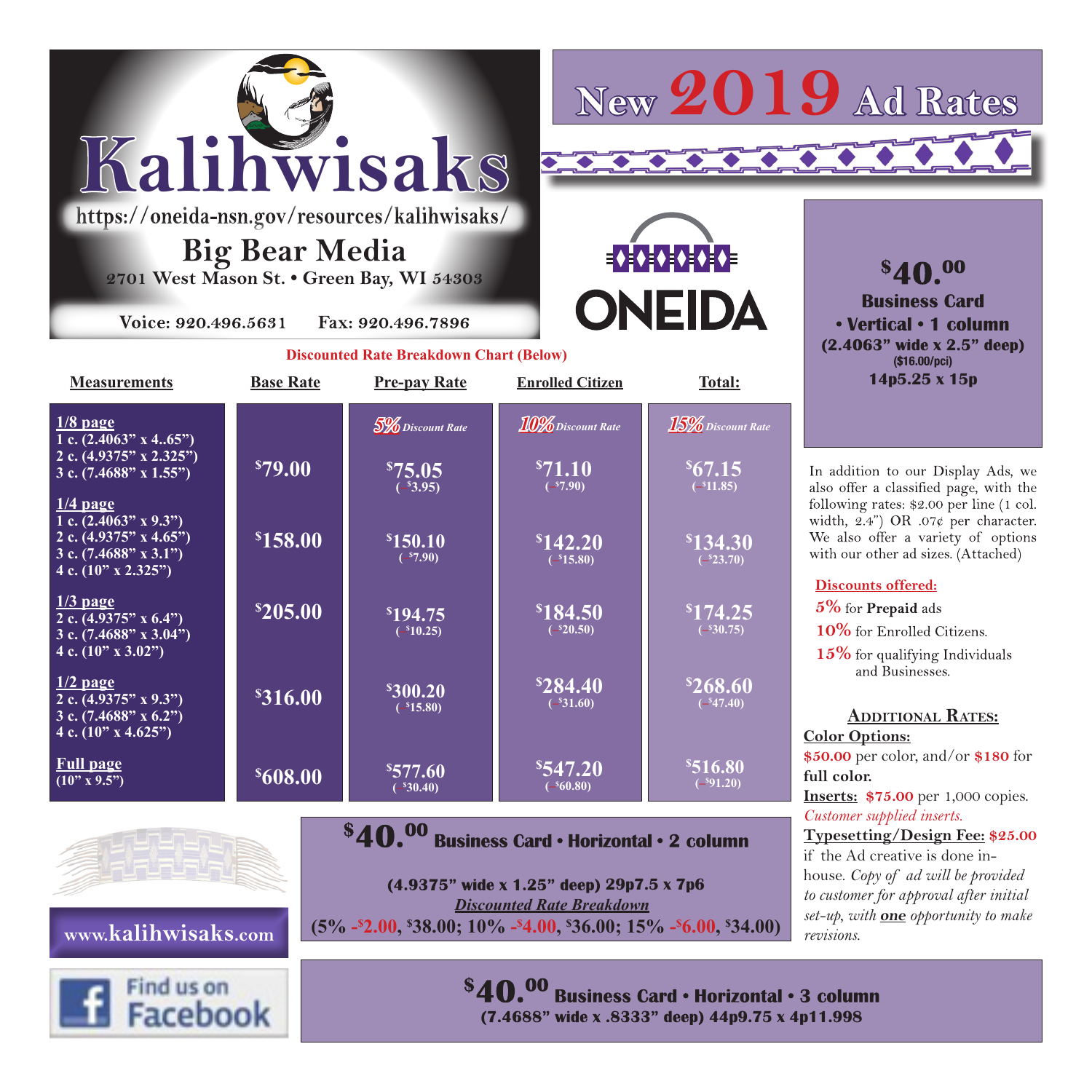

## **8th Page** *Horizontal*  **4 column (10" x 1.1625") 60p x 6p11.7**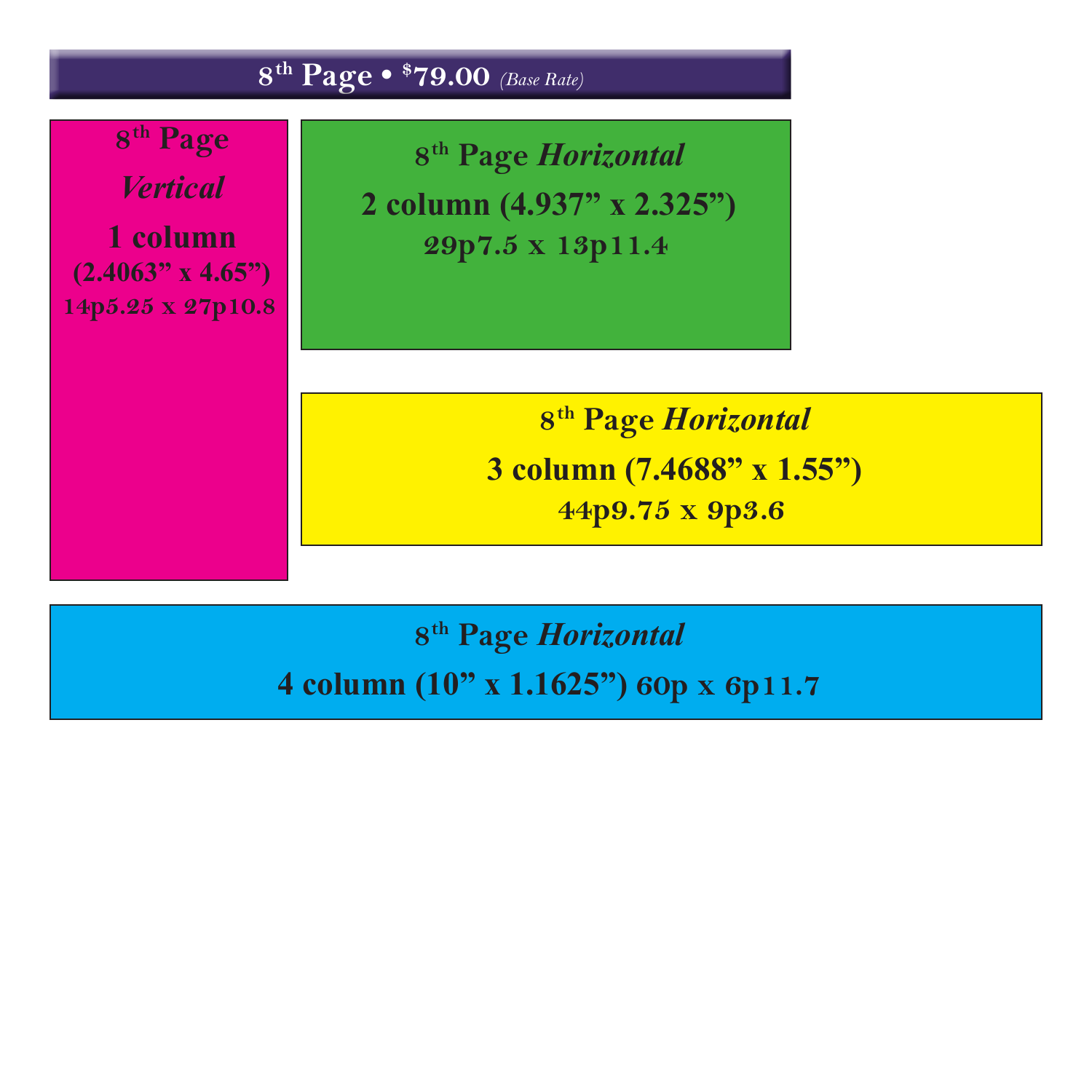## **1/4th Page • \$ 158.00** *(Base Rate)*

**Quarter Page** *Vertical*  **1 column (2.4063" x 9.3") 14p5.25 x 55p9.6**

**Quarter Page** *Horizontal* **2 column (4.937" x 4.65") 29p7.5 x 27p10.8**

**Quarter Page** *Horizontal* **3 column (7.4688" x 3.1") 44p9.75 x 18p7.2**

**Quarter Page** *Horizontal* **4 column (10" x 2.3125") 60p x 13p10.5**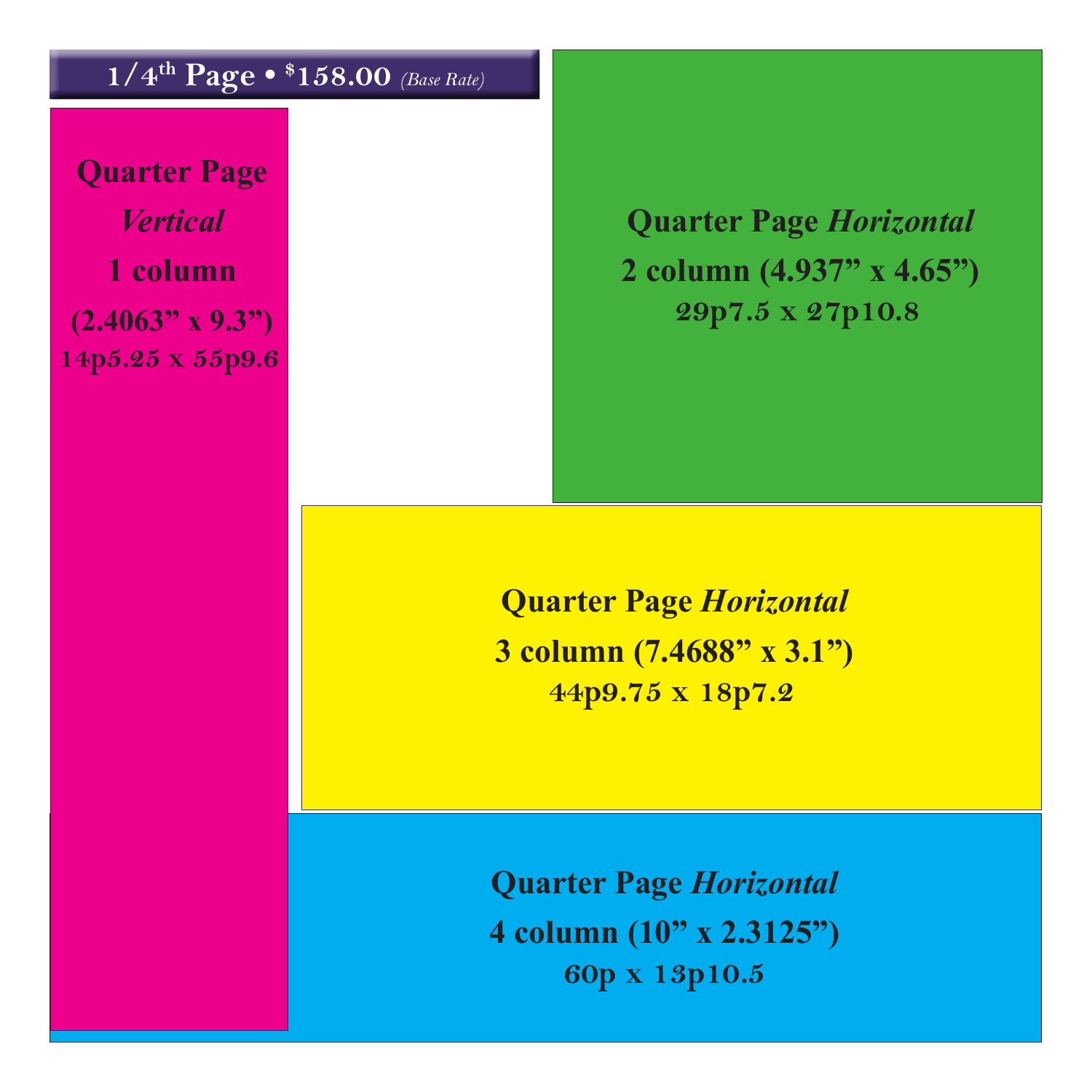**1/2 Page • \$ 316.00** *(Base Rate)*

**Half Page** *Vertical* **2 column (4.9375" x 9.3") 29p7.5 x 55p9.6**

**Half Page** *Horizontal* **3 column (7.4688" x 6.2") 44p9.75 x 37p2.4**

**Half Page** *Horizontal* **4 column (10" x 4.65") 60p x 27p10.8**